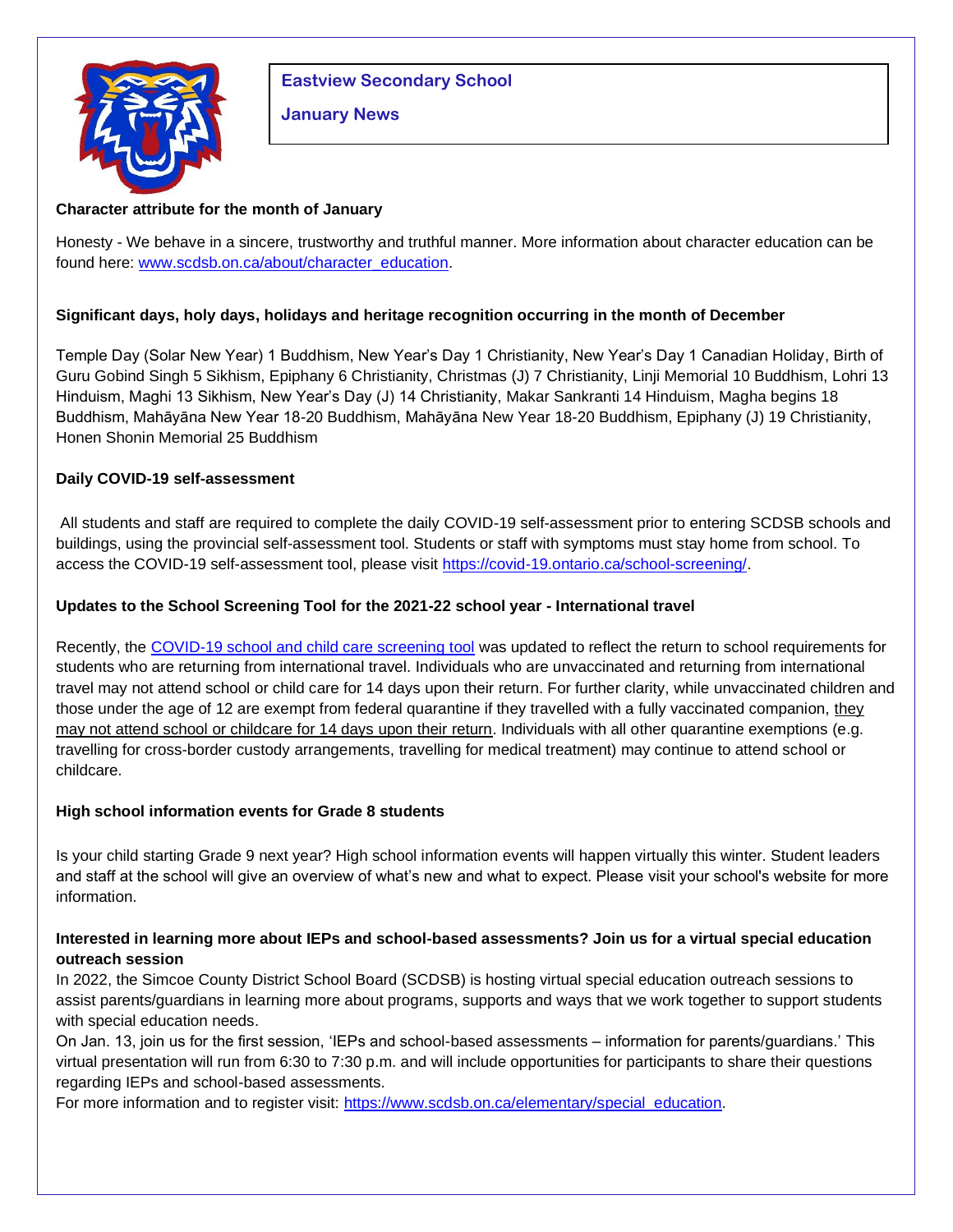#### **Join us! A learning series for parents/guardians**

Mental health and well-being continues to be a key strategic priority within the SCDSB. We are pleased to announce a new three-year partnership with Pine River Institute (PRI). The Centre for Family Initiatives at Pine River Institute (CFI@PRI) will provide several multi-part learning series focused on student mental health and well-being to SCDSB families, staff and within the SCDSB's broader school communities.

There are three upcoming webinars in the learning series specifically planned for parents and guardians during this school year.

 Jan. 25, 2022 Understanding and Managing Screen Time March 29, 2022 Connection and Empathy in Response to Behaviour May 19, 2022 Understanding Addiction and Addictive Behaviours

We hope you save these dates in your calendar and join us for these learning opportunities. For more information and to register, please visit the mental health and well-being page on the SCDSB website: [https://bit.ly/3jGaC74.](https://can01.safelinks.protection.outlook.com/?url=https%3A%2F%2Fbit.ly%2F3jGaC74&data=04%7C01%7Cafarrell%40scdsb.on.ca%7Cec4ecedd6fe14e8d9f3708d999468884%7C573d7e64d5434fd8b3da0c64adc4eb35%7C1%7C0%7C637709350472482142%7CUnknown%7CTWFpbGZsb3d8eyJWIjoiMC4wLjAwMDAiLCJQIjoiV2luMzIiLCJBTiI6Ik1haWwiLCJXVCI6Mn0%3D%7C1000&sdata=gRQeln4fMgkvZPyGjrguRKa5cqk6yDqM%2B67RPLY4MMU%3D&reserved=0) Pine River Institute is a live-in treatment centre and outdoor leadership experience for youth aged 13 to 19 struggling with addictive behaviours and often other mental health issues. Combining therapy with a fully-accredited education program, PRI reinforces the healthy life skills required for a successful future. CFI@PRI extends PRI's knowledge, experience and evidence-informed treatment approach to families and care providers in the community to support youth mental wellness and prevent the need for more intensive interventions. Learn more about PRI by visiting their website at [www.pineriverinstitute.com.](http://www.pineriverinstitute.com/)

## **Math @Home parent series**

**T**hank you to everyone who completed the parent survey. The winners of the prizes will be notified in January. The SCDSB math department is offering three evening virtual sessions for caregivers of SCDSB students. These sessions will focus on practical and fun ways to support students with their mathematics learning and engagement at home. Participants will receive a math pack of resources to use at home, and must pre-register for each of the sessions by visiting this link: [https://bit.ly/SCDSBMathAtHomeRegistration.](https://bit.ly/SCDSBMathAtHomeRegistration)

## **Having fun with math facts @Home**

Tuesday, Feb. 17, 2022 7 to 8 p.m. This session will explore practical, intentional, and fun ways to practice math facts at home. Participants will leave with ideas, games, and activities to support their child in becoming fluent with their math facts.

## **Making math connections @Hom**e

Thursday, March 24, 2022 7 to 8 p.m. This session will explore where we find numbers, patterns, measures, and shapes in our daily lives. Participants will learn about practical ways to help their child notice and wonder about the math in their world.

## **Problem solving @Home**

Wednesday, April 26, 2022

7 to 8 p.m.

This session will explore how to encourage children to be active thinkers and problem solvers, both in math and around the house. Participants will learn about how solving problems at home can help their children solve problems in math class.

Participants must pre-register for the sessions they wish to attend. Registered participants will receive a math @Home pack of hands-on resources that will be sent to the school indicated on the registration form.